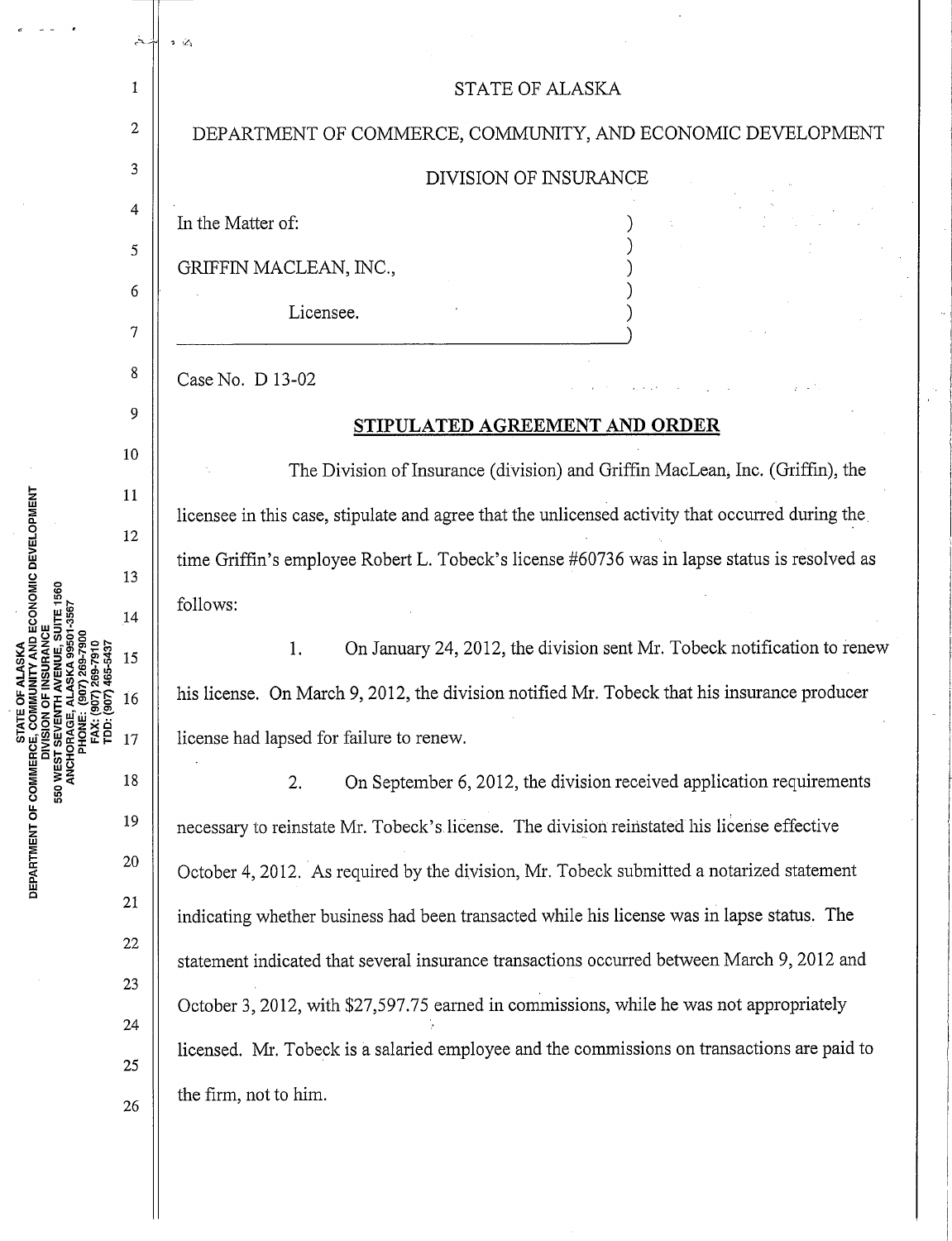2 3 4 5 6 with Alaska's insurance laws and is subject to penalties under AS 21.27.440 for unlicensed activity. 4. Griffin agrees to pay a civil penalty under AS 21.27.440 in the amount of \$27,597.75, with \$17,000 suspended. The unsuspended portion of the penalty is payable within three months from the time Griffin is notified that the director has signed the order approving

this agreement.

11" ...... - .,

1

7

8

9

10

11

12

13

14

15

16

17

19

18

20

21

22

23

24

25

26

ien<br>⊡

550 WEST

**ITY AND ECONOMIC DEVELOPMENT** 

SUITE 1560

DEPAR<br>-

5. In the event Griffin violates Alaska's insurance laws during the next two years, the suspended portion of the penalty referenced in paragraph 4 will be reinstated. The firm also will be subject to any and all sanctions authorized by the insurance code including imposition of additional fines or penalties.

3. Griffin is responsible for ensuring that the firm and its employees comply

6. By signing this agreement, Griffin understands and agrees that any failure to comply with the conditions of this agreement will be grounds to revoke, suspend, or not renew Alaska insurance licenses #7968.

7. Griffin understands that this agreement is not binding on the parties unless and until the director signs the order approving the agreement.

DATED:  $2 - 25 - 3$ 

 $_{\text{DATAED:}}$   $2|12|13$ 

DIVISION OF INSURANCE

By: Jindu Prus

Program Coordinator

GRIFFIN MACLEAN, INC.

N MACLEAN, INC.<br>Paul F. Dent

Paul F. Dent Compliance Officer

By:

2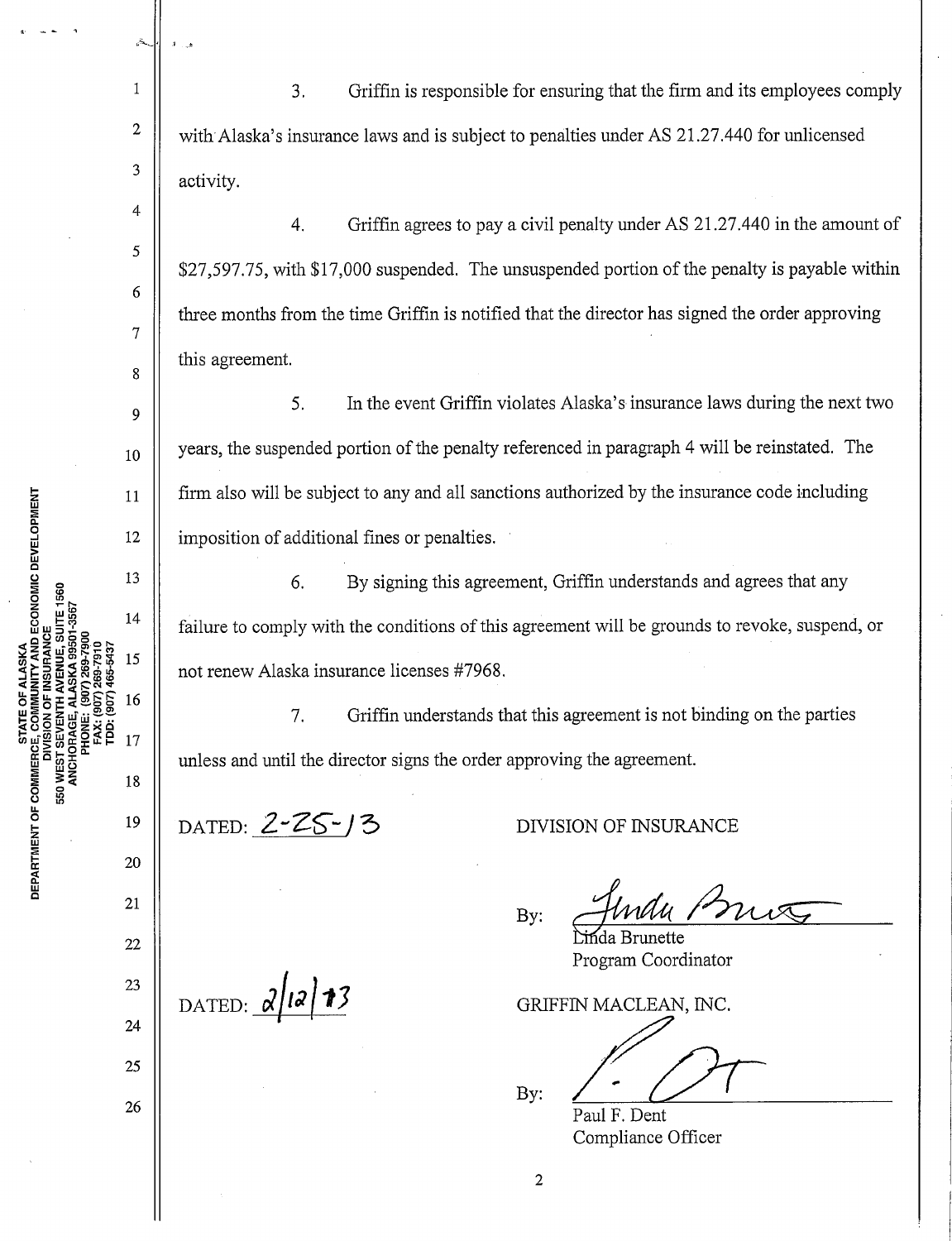ò.  $\mathbf{1}$ Approved as to form and content:  $\overline{2}$ DATED:  $2/21/13$ MICHAEL C. GERAGHTY  $\overline{3}$ ATTORNEY GENERAL  $\overline{4}$  $\mathfrak{s}$ By: Daniel Wilkerson  $\boldsymbol{6}$ Assistant Attorney General  $\overline{7}$ 8 **ORDER** 9 IT IS ORDERED that this Stipulated Agreement and Order is adopted in full 10 resolution of the issues in this case, and shall constitute the final order in this matter. 11 DATED this  $\frac{\partial 8^{\frac{th}{2}}}{\partial x}$  day of *February*, 2013. 12 13  $14$ Bret S. Kolb Director of Insurance 15 16 17 550 WES 18 19 20 21  $22$ 23 24 25 26  $\mathbf{3}$ 

AND ECONOMIC DEVELOPMENT

STATE OF ALASKA

DEPARTMENT OF COMMERCE